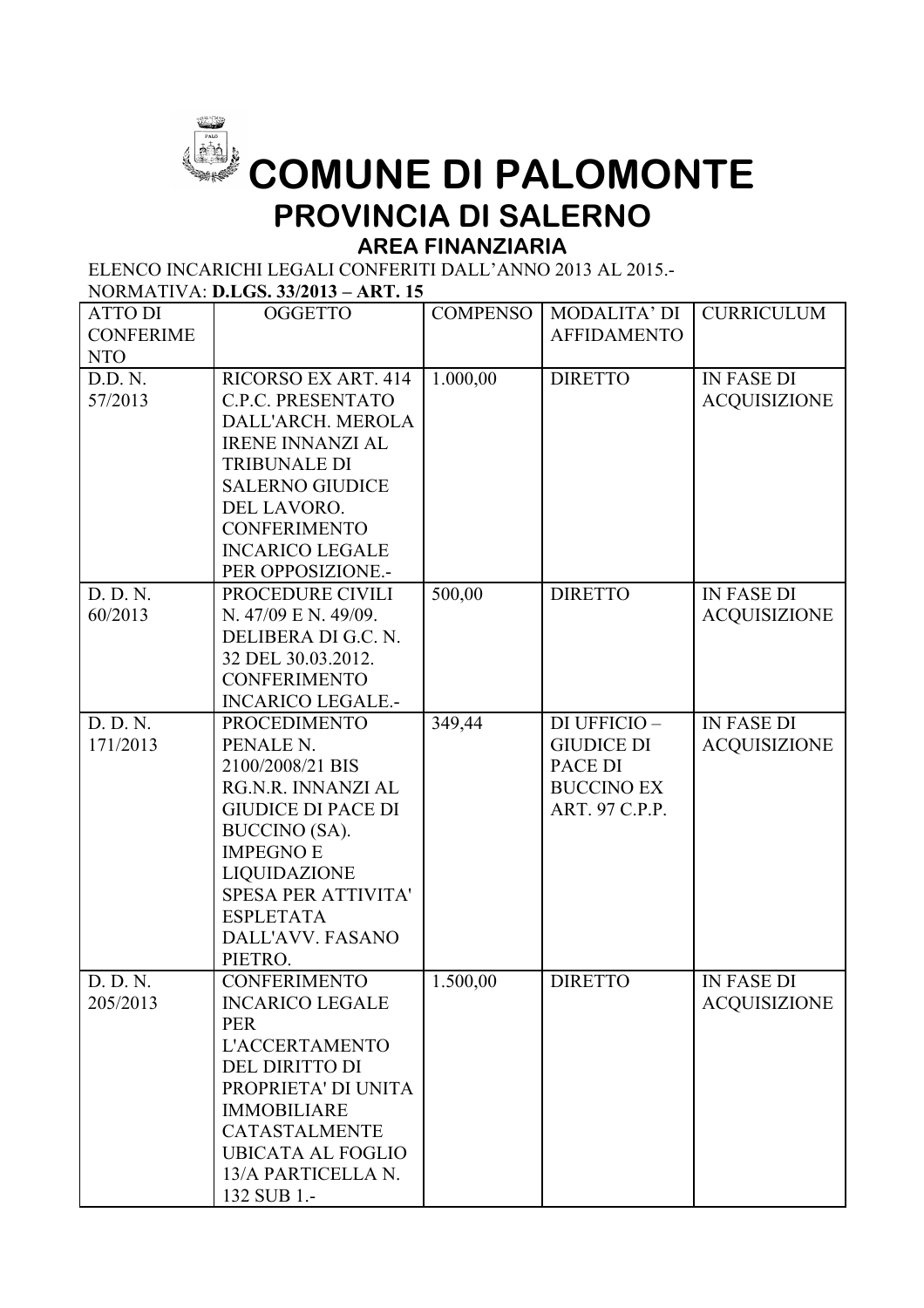| D. D. N. | <b>RICORSO AL TAR</b>     | 2.000,00            | <b>DIRETTO</b>      | <b>IN FASE DI</b>   |
|----------|---------------------------|---------------------|---------------------|---------------------|
| 220/2013 | PRESENTATO DA             |                     |                     | <b>ACQUISIZIONE</b> |
|          | <b>ENEL RETE GAS SPA</b>  |                     |                     |                     |
|          | <b>PER</b>                |                     |                     |                     |
|          | <b>L'ANNULLAMENTO</b>     |                     |                     |                     |
|          | <b>PREVIA</b>             |                     |                     |                     |
|          | <b>SOSPENSIONE</b>        |                     |                     |                     |
|          | DELL'EFFICACIA DEL        |                     |                     |                     |
|          | <b>BANDO DI GARA DEL</b>  |                     |                     |                     |
|          | <b>SERVIZIO DI</b>        |                     |                     |                     |
|          | DISTRIBUZIONE DEL         |                     |                     |                     |
|          | <b>GAS METANO.</b>        |                     |                     |                     |
|          | NOMINA LEGALE.-           |                     |                     |                     |
| G.C. N.  | <b>COSTITUZIONE IN</b>    | DA                  | <b>DIRETTO</b>      | <b>IN FASE DI</b>   |
| 34/2013  | <b>GIUDIZIO DINANZI</b>   | <b>DEFINIRE</b>     |                     | <b>ACQUISIZIONE</b> |
|          | <b>ALLA COMMISSIONE</b>   | $(20\% \text{ SU})$ |                     |                     |
|          | <b>TRIBUTARIA</b>         | <b>ACCERTA</b>      |                     |                     |
|          | PROVINCIALE DI            | <b>MENTI</b>        |                     |                     |
|          | <b>SALERNO. RICORSO</b>   | I.C.I.              |                     |                     |
|          | PROT. N. 2013/0001946     |                     |                     |                     |
|          | DEL 05.03.2013            |                     |                     |                     |
|          | <b>AVVERSO GLI AVVISI</b> |                     |                     |                     |
|          | DI ACCERTAMENTO           |                     |                     |                     |
|          | <b>ICI PROPOSTO DAL</b>   |                     |                     |                     |
|          | <b>CONSORZIO ASI DI</b>   |                     |                     |                     |
|          | <b>SALERNO - INCARICO</b> |                     |                     |                     |
|          | LEGALE.-                  |                     |                     |                     |
| D. D. N. | <b>IMPUGNAZIONE AL</b>    | 1000,00             | <b>DIRETTO</b>      | <b>IN FASE DI</b>   |
| 241/2013 | <b>TAR DELLA</b>          |                     |                     | <b>ACQUISIZIONE</b> |
|          | <b>PROGRAMMAZIONE</b>     |                     |                     |                     |
|          | <b>DELL'OFFERTA</b>       |                     |                     |                     |
|          | <b>FORMATIVA</b>          |                     |                     |                     |
|          | SCOLASTICA.               |                     |                     |                     |
|          | DELIBERA DI G.R. N.       |                     |                     |                     |
|          | 32 DELL'8-02-2013.        |                     |                     |                     |
|          | <b>CONFERIMENTO</b>       |                     |                     |                     |
|          | <b>INCARICO LEGALE.-</b>  |                     |                     |                     |
| D. D. N. | <b>IMPUGNATIVA</b>        | 1000,00             | <b>MEDIANTE</b>     | <b>IN FASE DI</b>   |
| 288/2013 | <b>GIURISDIZIONALE</b>    |                     | <b>INDIVIDUAZIO</b> | <b>ACQUISIZIONE</b> |
|          | AVVERA A D.D. N. 12       |                     | NE CON ATTO         |                     |
|          | DEL 01.03.2013.           |                     | DI G.C. N.          |                     |
|          | DELIBERAZIONE DI          |                     | 35/2013- COME       |                     |
|          | G.C. N. 35 DEL            |                     | <b>DA STATUTO</b>   |                     |
|          | 26.04.2013.               |                     | COMUNALE.           |                     |
|          | <b>CONFERIMENTO</b>       |                     |                     |                     |
|          | <b>INCARICO LEGALE</b>    |                     |                     |                     |
|          | <b>ED ASSUNZIONE</b>      |                     |                     |                     |
|          | <b>IMPEGNO DI SPESA.-</b> |                     |                     |                     |
| D. D. N. | <b>VERTENZA COMUNE</b>    | 2000,00             | <b>MEDIANTE</b>     | <b>IN FASE DI</b>   |
| 430/2013 | DI PALOMONTE /            |                     | <b>INDIVIDUAZIO</b> | <b>ACQUISIZIONE</b> |
|          | POSTE ITALIANE SPA.       |                     | <b>NE CON ATTO</b>  |                     |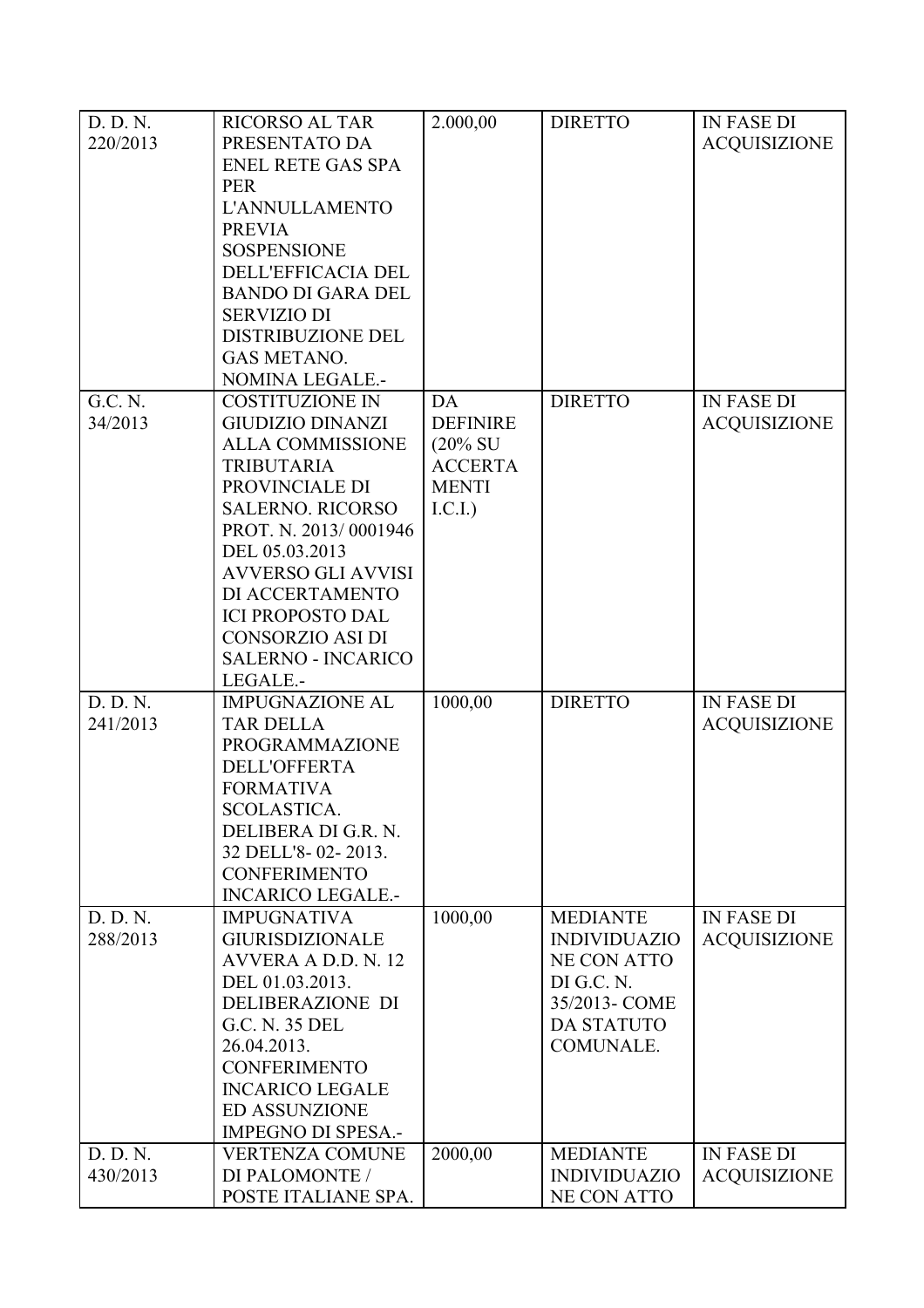|          | <b>APPELLO AL</b>                   |                  | DI G.C. N.          |                     |
|----------|-------------------------------------|------------------|---------------------|---------------------|
|          | <b>CONSIGLIO DI</b>                 |                  | 60/2013- COME       |                     |
|          | STATO.                              |                  | <b>DA STATUTO</b>   |                     |
|          | <b>CONFERIMENTO</b>                 |                  | COMUNALE.           |                     |
|          | <b>INCARICO LEGALE</b>              |                  |                     |                     |
|          | <b>ED ASSUNZIONE</b>                |                  |                     |                     |
|          | <b>IMPEGNO DI SPESA.-</b>           |                  |                     |                     |
| D. D. N. | <b>VERTENZA</b>                     | 2000,00          | <b>MEDIANTE</b>     | <b>IN FASE DI</b>   |
| 444/2013 | <b>GIUDIZIARIA</b>                  |                  | <b>INDIVIDUAZIO</b> |                     |
|          |                                     |                  |                     | <b>ACQUISIZIONE</b> |
|          | <b>COMUNE DI</b><br>PALOMONTE BANCA |                  | <b>NE CON ATTO</b>  |                     |
|          |                                     |                  | DI G.C. N.          |                     |
|          | DELLA CAMPANIA.                     |                  | 64/2013- COME       |                     |
|          | <b>CONFERIMENTO</b>                 |                  | <b>DA STATUTO</b>   |                     |
|          | <b>INCARICO LEGALE</b>              |                  | COMUNALE.           |                     |
|          | <b>ED ASSUNZIONE</b>                |                  |                     |                     |
|          | IMPEGNO DI SPESA.                   |                  |                     |                     |
| G. C. N. | <b>RICORSO PER</b>                  | <b>IMPEGNO</b>   | <b>MEDIANTE</b>     | <b>IN FASE DI</b>   |
| 83/2013  | LA                                  | <b>ECONOMIC</b>  | <b>INDIVIDUAZIO</b> | <b>ACQUISIZIONE</b> |
|          | <b>RIASSUNZION</b>                  | $\Omega$         | <b>NE CON ATTO</b>  |                     |
|          | DI CAUSA<br>E.                      | <b>ASSUNTO</b>   | DI G.C. N.          |                     |
|          | DAVANTI<br>AL                       | <b>CON ATTI</b>  | 83/2013-COME        |                     |
|          | <b>GIUDICE</b>                      | <b>PRECEDEN</b>  | <b>DA STATUTO</b>   |                     |
|          | <b>RITENUTO</b>                     | TI               | <b>COMUNALE</b>     |                     |
|          | <b>COMPETENTE</b>                   | <b>ALL'ANNO</b>  |                     |                     |
|          | EX ART.<br>50                       | 2013.            |                     |                     |
|          | C.P.C.<br><b>DITTA</b>              |                  |                     |                     |
|          | SRL.<br>C.M.C.                      |                  |                     |                     |
|          | <b>RESISTENZA</b>                   |                  |                     |                     |
|          | IN GIUDIZIO E                       |                  |                     |                     |
|          | <b>NOMINA</b>                       |                  |                     |                     |
|          | <b>LEGALE</b><br>DI                 |                  |                     |                     |
|          | <b>FIDUCIA-</b>                     |                  |                     |                     |
|          |                                     |                  |                     |                     |
| G. C. N. | <b>ATTO</b><br>DI                   | <b>NON</b>       | <b>MEDIANTE</b>     | <b>IN FASE DI</b>   |
| 86/2013  | <b>CITAZIONE</b>                    | <b>ANCORA</b>    | <b>INDIVIDUAZIO</b> | <b>ACQUISIZIONE</b> |
|          | <b>GRISI</b><br>EREDI               | <b>QUANTIFIC</b> | <b>NE CON ATTO</b>  |                     |
|          | <b>GERARDA</b>                      | <b>ATO</b>       | DI G.C. N.          |                     |
|          | <b>INNANZI</b><br><b>AL</b>         | DALL'UFFI        | 86/2013- COME       |                     |
|          | <b>TRIBUNALE</b>                    | <b>CIO</b>       | <b>DA STATUTO</b>   |                     |
|          | <b>CIVILE</b><br>DI.                | <b>PREPOSTO</b>  | <b>COMUNALE</b>     |                     |
|          | SALERNO.                            |                  |                     |                     |
|          | <b>RESISTENZA</b>                   |                  |                     |                     |
|          | IN GIUDIZIO E                       |                  |                     |                     |
|          | <b>NOMINA</b>                       |                  |                     |                     |
|          | <b>LEGALE</b><br>DI                 |                  |                     |                     |
|          | <b>FIDUCIA-</b>                     |                  |                     |                     |
|          |                                     |                  |                     |                     |
| G. C. N. | <b>ATTO DI CITAZIONE</b>            | <b>NON</b>       | <b>MEDIANTE</b>     | <b>IN FASE DI</b>   |
| 11/2014  | <b>F.LLI PARISI.</b>                | <b>ANCORA</b>    | <b>INDIVIDUAZIO</b> | <b>ACQUISIZIONE</b> |
|          | <b>AUTORIZZAZIONE</b>               | <b>QUANTIFIC</b> | <b>NE CON ATTO</b>  |                     |
|          | ALLA COSTITUZIONE                   | <b>ATO</b>       | DI G.C. N.          |                     |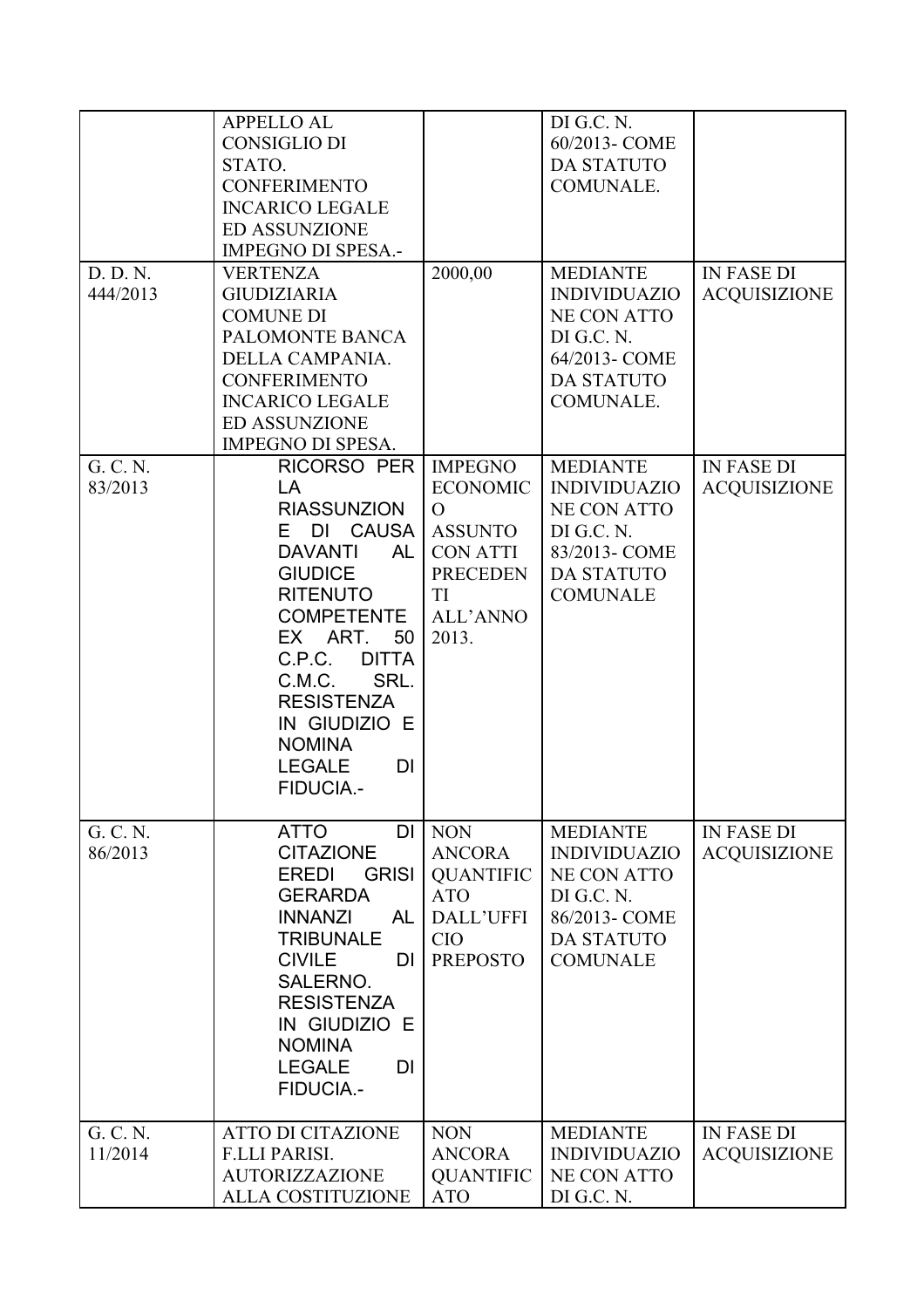|                     | IN GIUDIZIO ED                                                                                                                                                                                                                                                                                                                                                                                                                                              | DALL'UFFI                                                                                                   | 11/2014- COME                                                                                                                       |                                          |
|---------------------|-------------------------------------------------------------------------------------------------------------------------------------------------------------------------------------------------------------------------------------------------------------------------------------------------------------------------------------------------------------------------------------------------------------------------------------------------------------|-------------------------------------------------------------------------------------------------------------|-------------------------------------------------------------------------------------------------------------------------------------|------------------------------------------|
|                     | <b>INDIVIDUAZIONE</b><br>LEGALE.-                                                                                                                                                                                                                                                                                                                                                                                                                           | <b>CIO</b><br><b>PREPOSTO</b>                                                                               | <b>DA STATUTO</b><br><b>COMUNALE</b>                                                                                                |                                          |
|                     |                                                                                                                                                                                                                                                                                                                                                                                                                                                             |                                                                                                             |                                                                                                                                     |                                          |
| G.C. N.<br>35/2014  | <b>COSTITUZION</b><br>E IN GIUDIZIO<br>DINANZI ALLA<br><b>COMMISSIONE</b><br><b>TRIBUTARIA</b><br><b>PROVINCIALE</b><br>SALERNO.<br>DI<br><b>RICORSO</b><br>PROT. N. 2014<br>n.0001699<br>del<br>04/03/2014<br><b>AVVERSO</b><br><b>GLI</b><br><b>AVVISI</b><br>DI<br><b>ACCERTAMEN</b><br>TO ICI 2008-<br>2009-2010-<br>2011-2012<br><b>PROPOSTO</b><br><b>DAL</b><br><b>CONSORZIO</b><br><b>ASI</b><br>DI<br><b>SALERNO</b><br><b>INCARICO</b><br>LEGALE. | DA<br><b>DEFINIRE</b><br>$(20\% \text{ SU})$<br><b>ACCERTA</b><br><b>MENTI</b><br>I.C.I.                    | <b>MEDIANTE</b><br><b>INDIVIDUAZIO</b><br><b>NE CON ATTO</b><br>DI G.C. N.<br>35/2014- COME<br><b>DA STATUTO</b><br><b>COMUNALE</b> | <b>IN FASE DI</b><br><b>ACQUISIZIONE</b> |
| G. C. N.<br>39/2014 | <b>RICORSO PER</b><br><b>DECRETO</b><br><b>INGIUNTIVO</b><br>SILBA S.P.A. -<br><b>OPPOSIZIONE</b><br><b>CONFERIMENT</b><br>O INCARICO.                                                                                                                                                                                                                                                                                                                      | 800,00                                                                                                      | <b>MEDIANTE</b><br><b>INDIVIDUAZIO</b><br><b>NE CON ATTO</b><br>DI G.C. N.<br>39/2014- COME<br><b>DA STATUTO</b><br><b>COMUNALE</b> | <b>IN FASE DI</b><br><b>ACQUISIZIONE</b> |
| G. C. N.<br>40/2014 | <b>ATTO</b><br>DI<br><b>CITAZIONE</b><br><b>INNANZI</b><br><b>AL</b><br><b>TRIBUNALE</b><br><b>CIVILE</b><br>DI<br><b>SALERNO</b><br><b>PRESENTATO</b><br>DAL SIG.<br><b>RISI</b><br>GERARDO.<br><b>COSTITUZIONE</b><br>IN GIUDIZIO E<br><b>NOMINA</b><br><b>LEGALE</b><br>DI<br>FIDUCIA.-                                                                                                                                                                  | <b>NON</b><br><b>ANCORA</b><br><b>QUANTIFIC</b><br><b>ATO</b><br>DALL'UFFI<br><b>CIO</b><br><b>PREPOSTO</b> | <b>MEDIANTE</b><br><b>INDIVIDUAZIO</b><br><b>NE CON ATTO</b><br>DI G.C. N.<br>40/2014- COME<br><b>DA STATUTO</b><br><b>COMUNALE</b> | <b>IN FASE DI</b><br><b>ACQUISIZIONE</b> |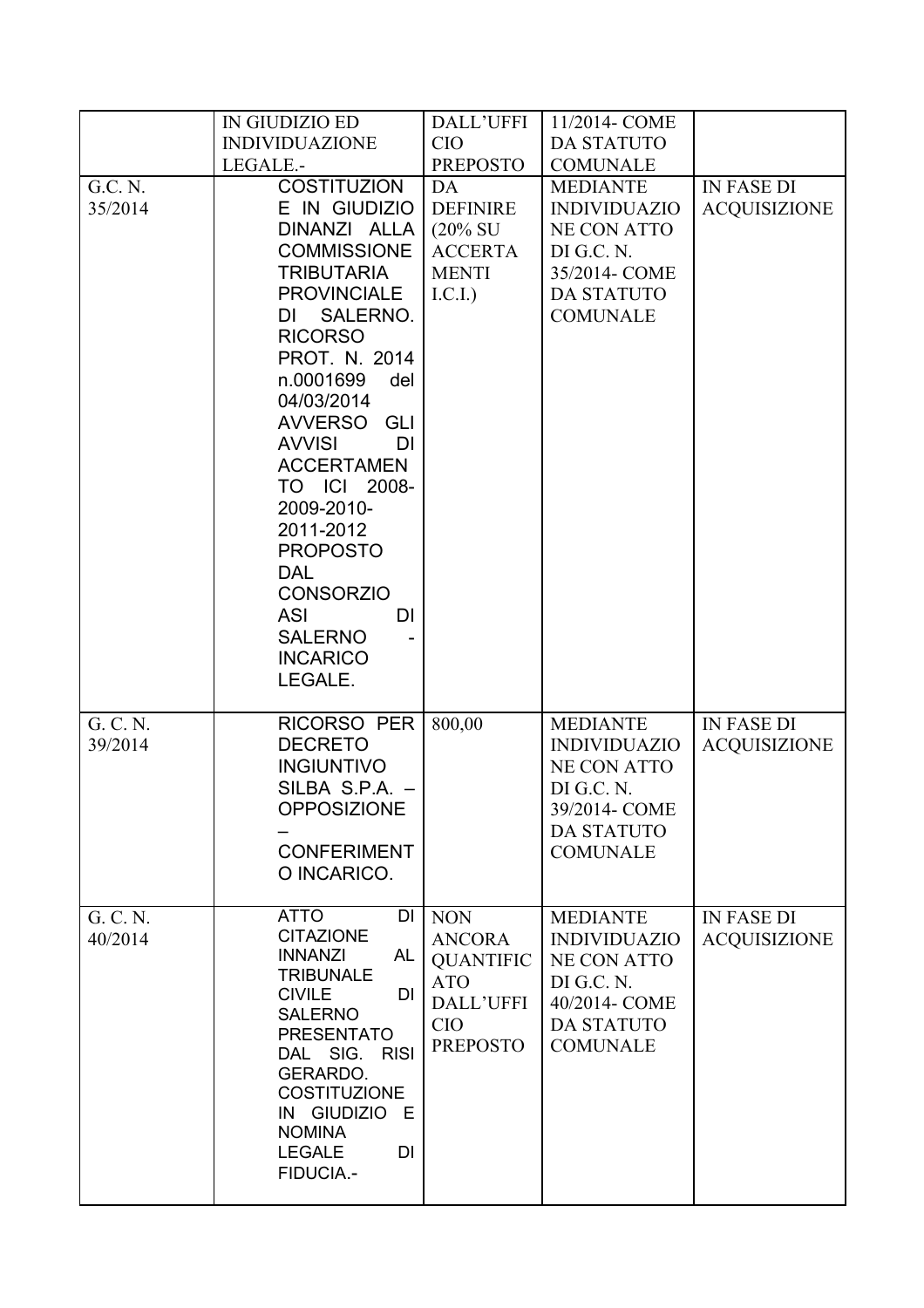| G. C. N.<br>50/2013  | IN<br><b>RICORSO</b><br><b>APPELLO</b><br><b>AVVERSO</b><br><b>ALLA</b><br>SENTENZA N.<br>5544/2013<br><b>DEPOSITATA</b><br>IL 04.12.2013.<br><b>DAL</b><br><b>TAR</b><br>$\mathsf{I}^\circ$<br><b>CAMPANIA</b><br><b>SEZIONE</b><br><b>NAPOLI-</b><br><b>PRESENTATO</b><br><b>DALLA</b><br><b>REGIONE</b><br><b>CAMPANIA</b><br><b>INNANZI</b><br><b>AL</b><br>CONSIGLIO DI<br><b>STATO - ROMA</b><br>-. RESISTENZA<br><b>GIUDIZIO</b><br>IN<br>ED<br><b>INDIVIDUAZIO</b><br>NE LEGALE DI<br><b>FIDUCIA.-</b> | 5.000,00 | <b>MEDIANTE</b><br><b>INDIVIDUAZIO</b><br><b>NE CON ATTO</b><br>DI G.C. N.<br>50/2014- COME<br><b>DA STATUTO</b><br><b>COMUNALE</b>            | <b>IN FASE DI</b><br><b>ACQUISIZIONE</b> |
|----------------------|----------------------------------------------------------------------------------------------------------------------------------------------------------------------------------------------------------------------------------------------------------------------------------------------------------------------------------------------------------------------------------------------------------------------------------------------------------------------------------------------------------------|----------|------------------------------------------------------------------------------------------------------------------------------------------------|------------------------------------------|
| G. C. N.<br>111/2014 | <b>RICORSO PER</b><br><b>DECRETO</b><br><b>INGIUNTIVO</b><br>SPA.<br><b>SILBA</b><br><b>OPPOSIZIONE</b><br><b>CONFERIMENT</b><br>O INCARICO.                                                                                                                                                                                                                                                                                                                                                                   | 1.000,00 | <b>MEDIANTE</b><br><b>INDIVIDUAZIO</b><br><b>NE CON ATTO</b><br>DI G.C. N.<br>111/2014-<br><b>COME DA</b><br><b>STATUTO</b><br><b>COMUNALE</b> | <b>IN FASE DI</b><br><b>ACQUISIZIONE</b> |
| G. C. N.<br>112/2014 | RICORSO PER<br><b>DECRETO</b><br><b>INGIUNTIVO LA</b><br><b>RADA</b><br><b>OPPOSIZIONE</b><br><b>CONFERIMENT</b><br>O INCARICO.                                                                                                                                                                                                                                                                                                                                                                                | 1.000,00 | <b>MEDIANTE</b><br><b>INDIVIDUAZIO</b><br><b>NE CON ATTO</b><br>DI G.C. N.<br>112/2014-<br><b>COME DA</b><br><b>STATUTO</b><br><b>COMUNALE</b> | <b>IN FASE DI</b><br><b>ACQUISIZIONE</b> |
| D. D. N.<br>729/2014 | <b>ATTO DI CITAZIONE</b><br><b>CUPO ELISA.</b><br><b>ASSUNZIONE</b><br><b>IMPEGNO DI SPESA -</b><br><b>AUTORIZZAZIONE A</b><br><b>CONTRARRE</b>                                                                                                                                                                                                                                                                                                                                                                | 1.500,00 | <b>MEDIANTE</b><br><b>INDIVIDUAZIO</b><br><b>NE CON ATTO</b><br>DI G.C. N.<br>24/2014- COME<br><b>DA STATUTO</b>                               | <b>IN FASE DI</b><br><b>ACQUISIZIONE</b> |